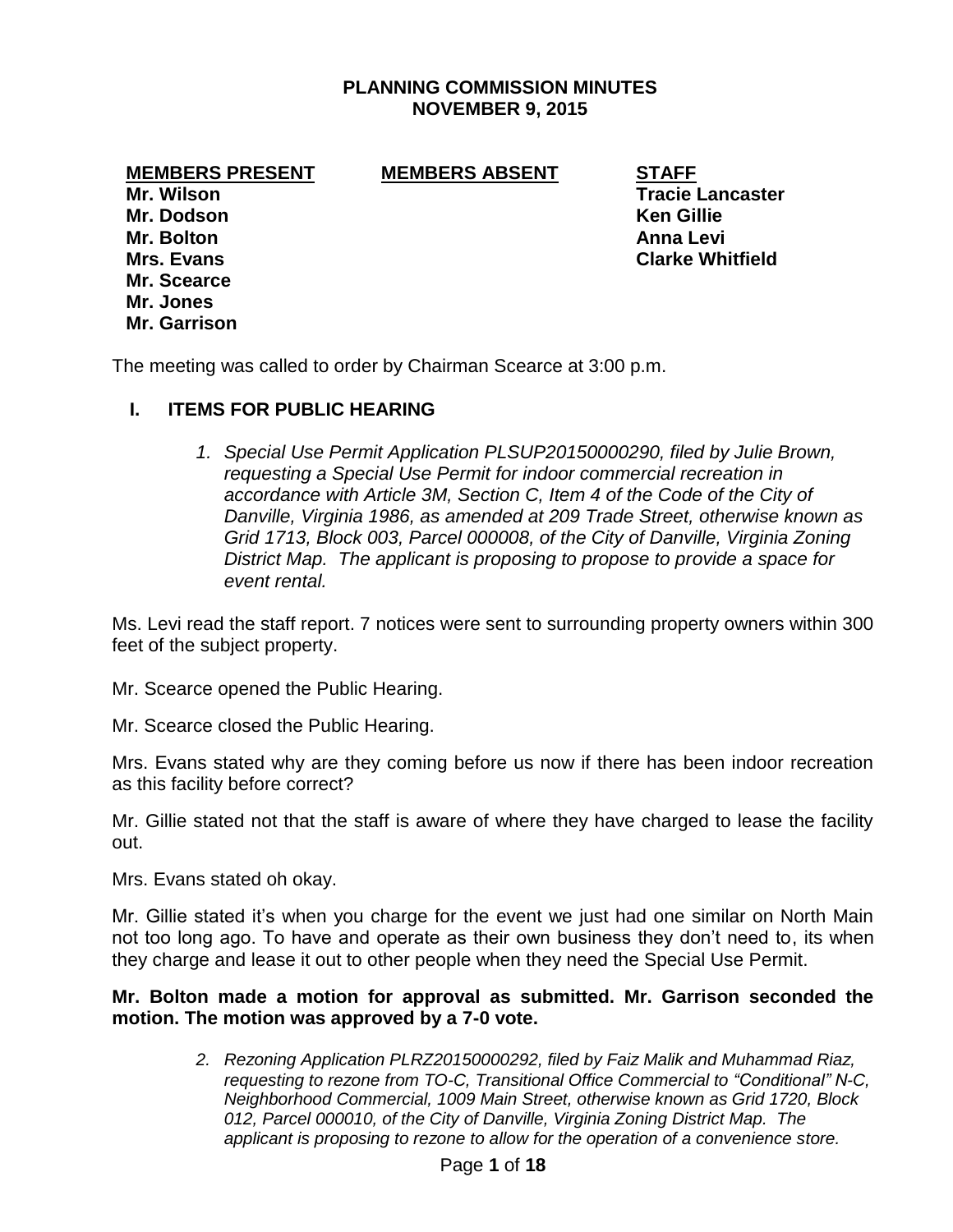*3. Special Use Permit Application PLSUP20150000293, filed by Faiz Malik and Muhammad Riaz, requesting a Special Use Permit for the operation of a convenience store with gasoline sales in accordance with Article 3J, Section C, Item 3 of the Code of the City of Danville, Virginia 1986, as amended at 1009 Main Street, otherwise known as Grid 1720, Block 012, Parcel 000010, respectively, of the City of Danville, Virginia Zoning District Map. The applicant is proposing the operation of a convenience store with gasoline sales at this location.*

Ms. Levi read the staff report. Twenty-two notices were sent to surrounding property owners within 300 feet of the subject property. You have a list in front of you of the responses.

Mr. Scearce opened the Public Hearing.

Present on behalf of the applicants was Attorney James Daniel.

I'm representing the applicants Faiz Malik and Muhammad Riaz. There has been a service station in that area since 1916, the building that presently stands there was built in 1969. I believe the building has actually been vacant for longer than a couple of months. What has happened to the Gas sales business and the car repair business is that the shop there, along Main street is no longer economically feasible. Cars, as I'm sure you know are far more complex with computers that are used to service cars. The money that was made from the sale of gas is profit that was in the larger stores such as the Sheetz. Gas profit is down considerably so it is no longer economically feasible to have a service station and mechanic at that location. The question that I submit to you today is what is the best use or repurpose of an existing vacant building. I think we can drastically change the use of real estate. We are not attempting to go from purely residential or light use to intense use. As it has been pointed out there has been a service station here for 99 years where cars have parked and waited for new tires and mechanical work; cars coming in and out for days on a constant basis, to the air compressor putting air in their tires. I have a leak in my tire there is an air compressor right there on the front creating noise and there is lighting for that gas station. We are not suggesting a more intensive use really than what has been there. What should be the approach that property should set vacant or provide a benefit to those who travel in this area? Last Thursday night my clients and I met at a home on Main Street with concerned citizens that live in the surrounding area. I will not tell you that we changed any minds but what we did do is answer questions and provide information about what the use would be by these businessmen. These folks are successful as they have a store in Lynchburg the store is clean well maintained and it has a delicatessen where they cook chicken, fish and serve a variety of foods. They have four or five booths for indoor seating. This would be a store that will not have beer we don't want people walking on Main or Holbrook with a brown paper bag drinking a can of beer. That is not what this store is about. We believe that such a store will add a compliment to the area. There is already Midtown Market it will be a compliment to Midtown. They don't intend to cook Christmas Hams or Thanksgiving Turkeys, but they would have a cheap variety of wines by the bottle and some food. Mr. Phillips contacted numerous people in the area and some were actually excited to see this type of business locate here. I have numerous surveys that Mr. Phillips collected and people who work and some who live in that area on Main Street would be glad to show those to you if I might? Also, we have some pictures I believe some were submitted with the application of the store in Lynchburg which we believe will give you a proper idea of what the applicant's intent is. This could be a great place for people to pick up a sandwich for lunch or to get some chicken on their way home. This store would be a part of the neighbor and even a part of the rebuilding of Danville. We submit that this is not really illegal spot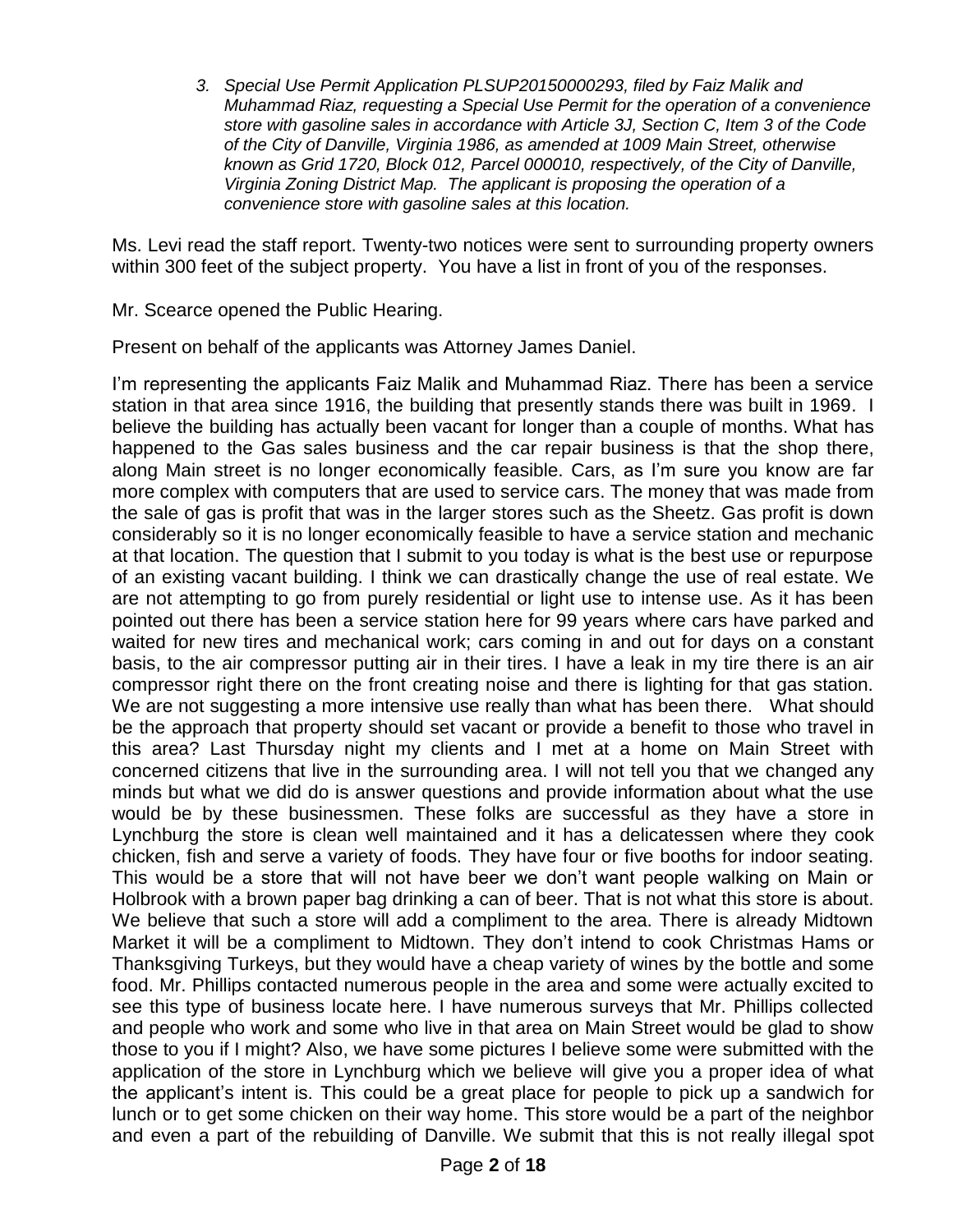zoning. There have been intensive what I would call a heavy use mechanical work and gas sales. These folks are not looking for a fight and they don't want to be the poor neighbors in the neighborhood they want to be good neighbors. What will this do for this area and for Danville it will repurpose this property that the city has been realizing the use for diminished tax revenue for months because no sale has taken place. Does that building deteriorate with time? I submit to you that it will without use; repurposing it and putting it to use as a convenience store would bring somewhere around 8 to 10 new jobs. Muhammad here will move to Danville to operate the store. It will be a new business in the neighborhood convenient for people who leave there, people who work in the doctors buildings, and who work in the dentist office along Main Street. There is an area as you know that is known as Millionaires row an area that we all are so proud of. If I were coming before you today saying let us tear down one of those buildings and put in an convenience store I know what the answer would be and I would not be here asking for that. This is an existing building that can be used. I realize we would have to get approval from the CAR. The only change they would make would be to take out the three bay windows and close that up. To have a building that the doors would be moved, the same brick would be used to make it into a more homely interior store. We believe that would enhance the neighborhood and improve the area and we ask that these applications be approved and the applicants are here if you have questions that you would like to ask them.

Fran Baughman stated I'm not an attorney and my presentation won't be quite as elegant as Mr. Daniel's presentation but I'm willing to give it a go. I live in the Historic Old West End neighborhood. I am one of the people who live within 300 feet of the property in question and I did receive a letter in the mail. I am speaking today on behalf of myself and the West Inn neighborhood. We also put together a petition and I know the attorney for the buyers has presented a good case for the people that work in the area. But the benefit to the people that work in the area come at a cost to people that live in the area. I have a petition here that was signed by 223 people who live in the area. The majority of them come from the West End area a few of them are coming from Beverstone and a few from Forest Hills but the overwhelming majority are the people who are the home owners in the Old West End Historic District. Did you want a copy?

Mr. Scearce stated you can pass them around.

Mrs. Baughman stated the people who signed this petition are the people who would be directly impacted by having a convenience store or gas station with gas sales in the neighborhood. As well as the people who live nearby who will also be impacted by this change. We respectively ask that you look out for the citizens of Danville today and deny the zoning changes and Special Use Permit for the property located at 1009 Main Street in Danville. The property owners in the area in the City of Danville have worked hard to revitalize this area including the River District and the Old West End corridor from downtown to a regular diversity. The area has come a long way from where it was 20 years ago or even 10 years ago. The area is doing well we have had several ribbon cuttings ceremonies in the last few months. In addition, over the past several years, crime in the area has decreased significantly thanks to the efforts of the citizens in the area, the help of Danville Police Department, City council and Mayor Saunders. All of who have worked closely with the neighborhood and the community with events like the recent neighborhood night out event. Downtown Danville and the Main Street corridor have been changed from being the place to avoid in Danville to the place to be. The challenges we now face are two fold; the first thing is the sustainability of the progress made to the area to date and the second is to sustain and momentum that we as a group have achieved to control the redevelopment of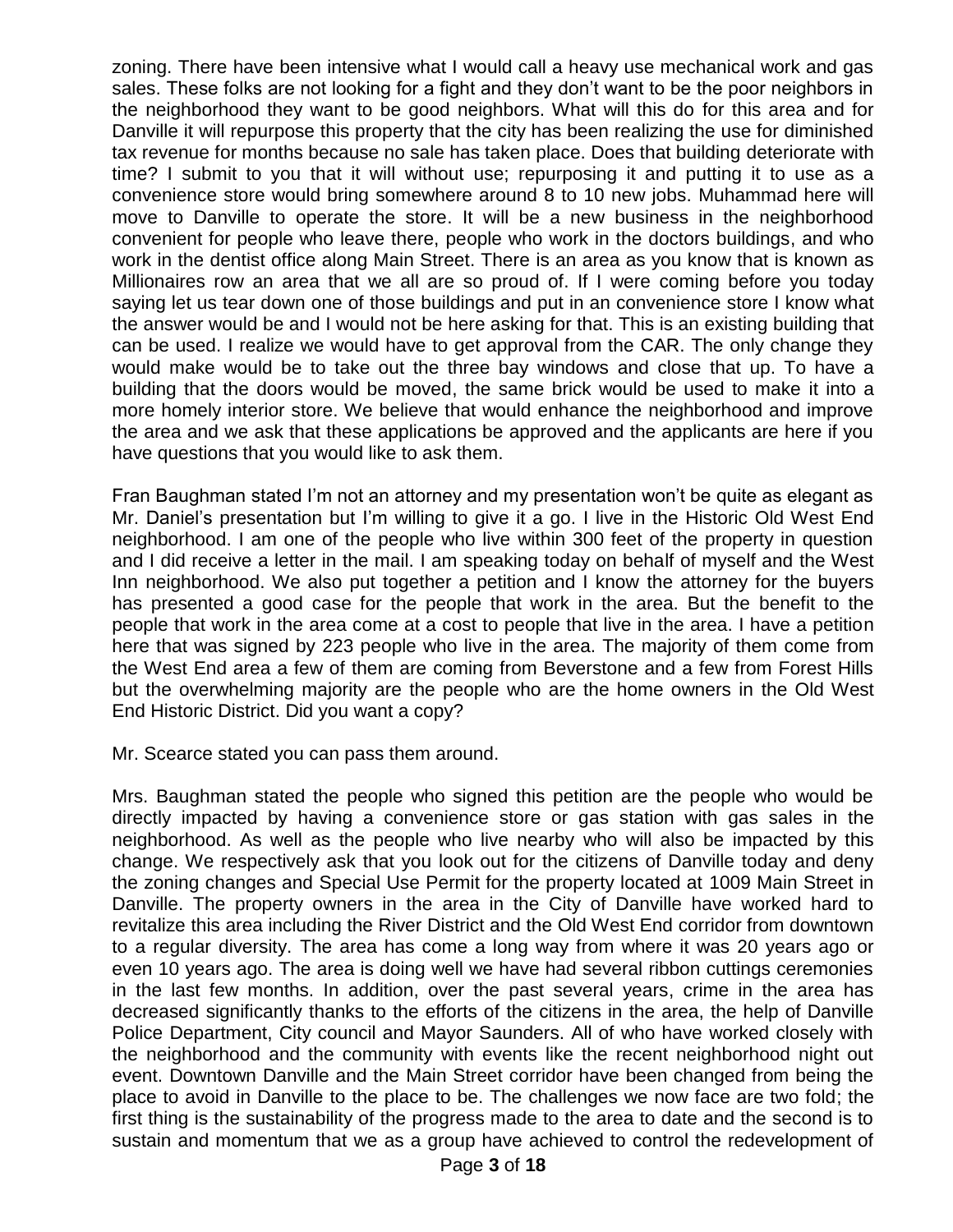the area. The decision that you all make today will be a mile stone decision that will not only determine the future of the Main Street area but the future of Danville. One has to ask several questions regarding the issue of the convenience store with gas sales. Does this convenience store benefit the residence of the area? Does this align with the City Council's 2030 visions of where we would like Danville to be in five, ten or fifteen years? How will this impact people's perception of the area? What will be the impact on the quality of life and safety in the area? The answer to number one is there is no direct benefit to the residents of the community. Convenience stores tend to be higher priced; the choices of food items are limited to nonperishable so it's not likely that local residents could purchase fresh fruits produce or other healthy items. Studies have shown that children who live in close proximate to convenience stores have a higher rate of obesity than those who don't. The profit from these stores is driven by junk food, tobacco and alcohol as well as lottery tickets. They profit from those who can least afford the higher prices and prey upon citizens by enabling smoking, gambling and alcoholism. From a healthy mother's perspective the noise, light, air pollution and littering would adversely impact the area. Although this location has been a gas station for a long time, it was opened well before the impact of having a gas station in a residential area was fully understood. Recent studies have shown that air contaminations can extend up to 300 feet from a gas station and prolonged exposure can result in many health issues including brain damage, heart damage, fetal development issues and many other health problems. So today if we were proposing to put in a gas station in this location it would likely be declined but this particular station is grandfathered because it has been there for a long time. It has been suggested that this particular store will be different to me that just sounds a little bit like putting lipstick on a pig. The answer to number two is that this does not align with City Council's 2030 plan and independent studies that recommend that this be developed to encourage heritage tourism and bring visitors to the area. People's perception will be altered given that neighborhood stores like this tend to create the impression that the area is potential unsafe especially if the store is open late and people are loitering about. This property is in the heart of the historic area and the design guidelines for this historical district according to the State of Virginia empowers you with the ability to preserve designed landmarks and the development in their surrounding areas from destruction, damage, defacement and obviously incongruent development and a sure that uses are combatable with historic landmarks. Many of the homes in this area are on the national register of historic places and are subject to protection. Based on the belief that the area is protected and the city has a development plan in place, the home owners in this area have spent tens of thousands of dollars and in some cases hundreds of thousands of dollars on renovation and repairs to maintain their property. The answer to number three is that the quality of life would be significantly impacted by this change. Currently, if one were to observe the area on a daily basis they would see that the area is family orientated and residential. In the morning they might see students from Averett running or walking downtown; parents with small children in strollers taking walks, pet owners walking their dogs and retirees taking their daily stroll. In the evening people might be sitting on their porches greeting passerby's. In addition, tourists often take the walking tour of the homes on Main Street and the historical society hosts their annual holiday day homes tour every year. This could all change if a convenience store with gas sales were to open in the area because this would then change the character and perception of the area. If the area is not an area that people can walk in and feel safe due to the increased traffic, potential crime and loitering that comes with convenience stores it would be a real detriment to the city. Although the applicants indicated that they would have accepted help from the neighbors the fact is that their acceptance of our requests on limitations of the sales of goods was met with resistance. The proposed hours of operation approximately 6am to 10pm especially the closing time are not in keeping with the residential nature of the neighborhood nor are they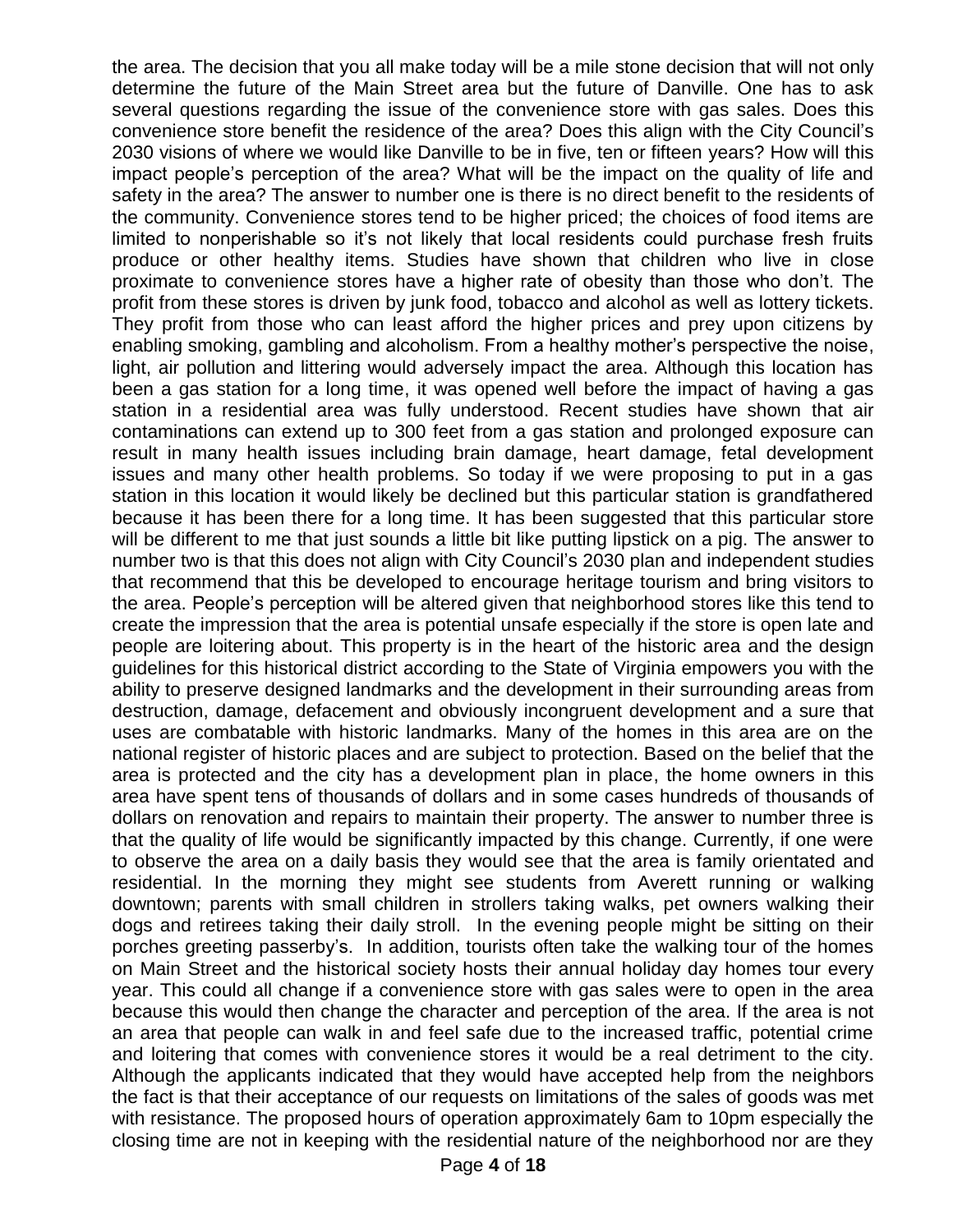consistent with the other area businesses they typically close at 5:30 or 6pm. In addition, the potential owners plan to leave the lights on twenty four hours a day. A necessity in a business that has a high crime risk potential but a detriment to the home owners adjacent to the property. When asked if the buyers would enter into a binding agreement with the neighborhood or the City to limit hours of operation and alcohol sales that the zoning changes were to be approved they were non committal. This is an area of concern because without a binding agreement these buyers could potentially change to a 24/7 operation with full blown beer sales and wine sales and no input or approval would be required. Another area of concern is the potential for increased crime in the area; national police studies have shown that six percent of all robberies occur at convenience stores. Although this number may seem small the percentage remains unchanged over the last three years, the percentage has remained at six percent and many stores became victim of repeated robberies. Convenience stores are often received as being targets due to location, low number of employees and the ease of escape into the surrounding neighborhoods. It is well known that the area some in blocks east and west of Main Street are higher crime areas and as reported on the Danville crime map. Mr. Corp here has a copy of the two year Danville crime map.

Mr. Corp stated David Corp Holbrook Avenue the visual aid. This is the 2013 crime map we put this little jewel here to indicate the post convenience store. Basically, the darker the color the higher the crime rate measured in numbers of crimes per square mile. This is from 2013 the darker the color the more violent the crime or more numerous the crimes. In 2014 this as Fran mentioned vastly improved thanks to the Police Department, the City and the neighbors. The proposed convenience store would be centered at the confluence of the most crime ridden areas. As you see by the arrows going from these higher crime areas that all converge at the proposed site for the convenience store.

Mrs. Baughman stated I'm circulating a copy of the same map so that you all will have a copy. The good news here is that between 2012 and 2014 the crime rate is these areas decreased. As with the other neighborhood initiative here is to sustain that positive trend. A year ago as most to the day November 10, 2014 we were in these same chambers addressing the same issue at that time you all had the wisdom is see that this zoning change would not benefit Danville. I hope that same wisdom prevails today and you again deny the request for zoning and the change in Special Use Permit. If you do I think that we all prefer not to be back here in 2016 discussing the same issue for a third time. It seems obvious to me that the seller has not investigated other business models that might better meet the needs of the area residents. We would like to have the opportunity to work with the seller to develop a winning scenario where he could sell the property and someone could open a business that would better align with the City's 2030 development plan and better meet the needs of the residents without changing the character of the neighborhood. We have several churches, civic organizations and area residents who are interesting in working with the seller to identify alternate uses for the property that would not involve a zoning change. On behalf of the residents of West Main Street including myself I thank you for your time and thoughtful consideration of the issue at hand and encourage you to vote no on the zoning change and Special Use Permit.

Mr. Jones stated if you had your choice what could the property be used for?

Mr. Baughman stated that's a great question. We debated that in our neighborhood ourselves. What we would like to see is the gas station removed and the gas pumps removed. Some potential uses might be a Starbucks type coffee shop where the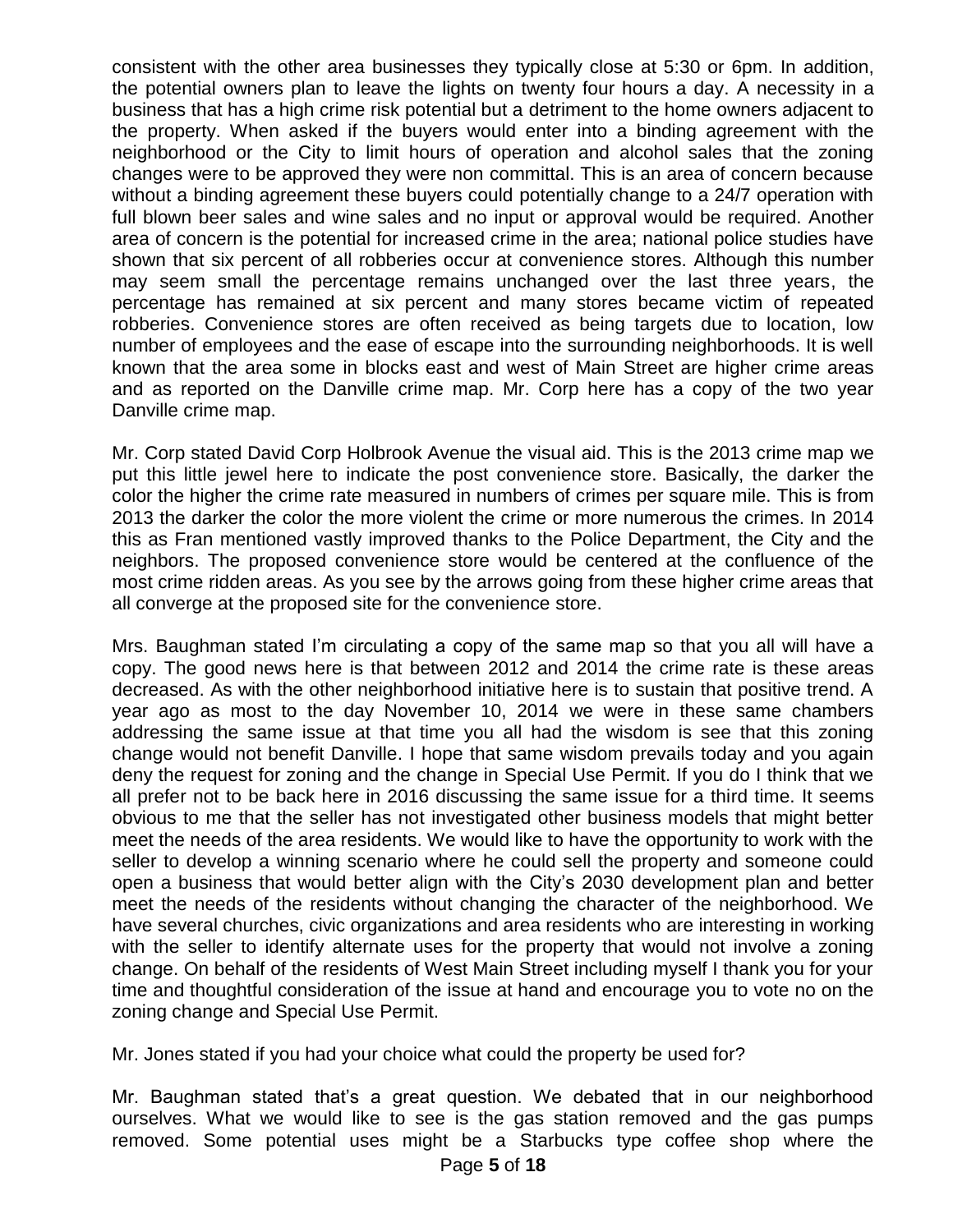neighborhood could gather, maybe an information center so that people who are going on the walking tours could have a place to congregate and maybe the historical society could use that for meetings as well. There have been other possibilities like neighborhood meeting places, smaller restaurants, deli type sandwiches shops, bakeries something like that.

Susan Stillwell stated I don't live in the Old West End historical district but I lived there for twenty years. I have been in the real estate business for thirty-seven years and thirty of those years were in Danville and my focus was to restore the Old West End historic district. In 1986 I sold five houses on Jefferson Avenue from there I went on Chestnut Street, Green Street, Holbrook Avenue, Chestnut Place and Main Street. I enticed a lot of these people to bring their money to Danville and invest and they have spent many thousands some of them several hundred thousands of dollars on their home. I'm sure you take care of your home but you're not threatened with a convenience store in your neighborhood. I served on the Planning Commission for ten years and I think some people at the City wish either I would expire or they were waiting on my term to expire. I'm not afraid to come back in here and talk with you. I also serve on the Commission for Archeutical Review and I have worked with historic properties in Colorado, Mexico and Virginia. This is not going to be good for the neighborhood as it is still fragile. We've gotten rid of slum lords, we down zoned properties; we brought in new owners now there are children playing in the neighborhoods. That was not here thirty years ago. There were slum lords in that neighborhood. People were afraid to go outside at night and we don't need that to happen again. I reviewed some of the details of the Special Use Permit and at the top four was to remain in harmony with the comprehensive plan and to be in harmony with the adjacent property owners. I doubt you would have any sense of harmony if this was going on in your neighborhood. Convenience stores attract a lot of people from lots of different ways of life. They are the kind of place if you need money you take your gun in there and you get it. There will be a lot of littering, there will be loitering, none of us need that. We don't need to put up with that. Midtown Market is there open from 9-6 six days a week and has been there since 1921. Anything you need to buy in that neighborhood can be bought, I see the employees of the doctor's office and dentist office, the residents in fact it's a social gathering to go to Midtown Market. Please I beg of you do not vote to support the rezoning and do not vote in favor of the Special Use Permit.

Mr. Rick Walker of 135 Holbrook Avenue which is within 300 feet of the proposed zoning change, living on Holbrook and in the Historic district for over 25 years it informs my opinion on this proposed zoning change. The one thing that I like about Danville in comparison to other cities I have traveled touring other historic districts is the fact that we have an stream line from the 800 block of Main Street all the way to Ballou Park and essential architectural 101 this was amazing architectural. So if you start in the 800 block you can see the pre-civil war housing; moving on up the street you can see great examples of Victorian houses, then you have the early twenty century Edwardian houses all the way up past Averett University where you can see 1940 and 50s bungalows and this great residential architectural inventory is only interrupted by the mistakes of the past. I define mistakes as those changes made on that street made prior to 1972 and global warming now protects that neighborhood and those properties. If you look at some of those examples such as the former YMCA building, mansions where sacrificed to create what seemed at the time to be a good idea, which a generation later is obsolete and it is being leased as a church. We go up the street a little further most of us remember when the Doctor's building was a popular Doctor's building and it was full, there was a lot of activity and then a generation later that building is not fully occupied and is not a well-known destination. That property would be in question later and I just use those as examples of anything that is nonresidential in a neighborhood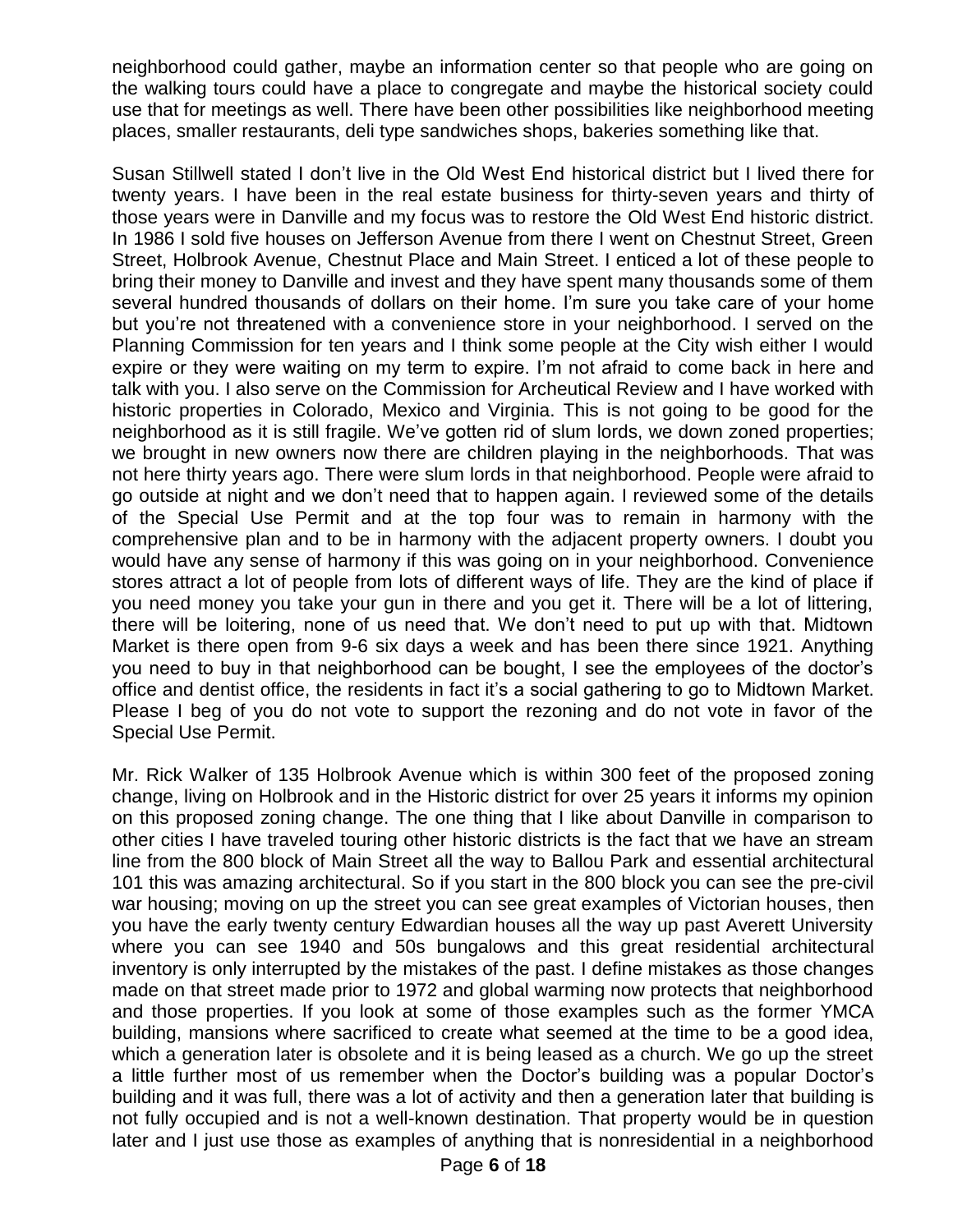over time because problematic. From the Doctor's building if you move over to the site in question the gas station many of us made decisions to acquire property in this neighborhood knowing that, that gas station was there. So even though we might not like the gas station we have to accept it because we knew that coming in. But changing that will be a different story. So, if I can agree with Mr. Daniel that no one would advocate the destruction of antique inventory to allow the creation of a gas station today and if that's logical then I struggle with finding logic in suggesting that because it existed and expanded that commercial use would be reasonable. It seems not if it wouldn't allow the construction of a gas station today to allow the expansion of that use seems kind of restorative to all we are trying to accomplish in the historical district. I would ask that you uphold the staff's recommendation and deny the change and variance of the zoning.

Ms. Beverly Richardson stated I live at 731 Grove Street if you all have been up Grove Street you have seen the change that has happened from the 700 block to the 900 block. I recently have got involved with the Westmoreland neighborhood organization which, at its peak, has 75 members and I live in the Old West End. I want to speak on the impact of the convenience store on minorities in particular. I know that this is a touchy subject for most people but I think it is fair and just to explain to you why convenience stores are not a good fit for historic district poor economic disadvantage minorities. Which happen to be in Paxton area, Green Street area, Colquhoun areas where the City has worked so hard to clean up and make Danville a more livable place for all the citizens on Ross, Holbrook Avenue and Gay all over in the Westmoreland district the City has revitalized and rehabbed the houses? Community Development has done an excellent job revitalizing the areas especially around Holbrook and Ross. It is just remarkable to see the quiet and solitude that has returned to the neighborhood. I have seen because I was over there last night talking with a few neighbors and getting petitions from the folks who live by themselves. They do not need a convenient store there; there is no benefit to a senior citizen to have a convenient store there. People who are at retirement age who would like to live in quiet peaceful neighborhood to me it's not an issue of rich or poor it's an issue of quality of life, public safety, good community neighbors, people looking out for on another. I think that is what Danville needs to be about. Now you have those flags down at the River District that says Reimagine Danville, Reimagine the Old West End extend it all the way up to the Hospital to Ballou Park all the way to Schoolfield. Danville can be a bright light in this country for the size that the city it is. I am saying this because the city is going in the right direction but the vision has to be to keep the Old West End as a historic neighborhood without the inconvenience of a convenient store. This situation with the convenience store they do not do anything but take advance of the disadvantaged. Alcohol, drugs, tobacco and lottery tickets people are mostly affected in the first place who do not need any more obstacles to overcome. I am really disappointed that someone would have the audacity to come into a neighborhood such as the Old West End with the crossroads of the Westmoreland neighborhood and want to put a convenience store there and sell alcohol, tobacco and firearms; when we know across this country the blight, crime and all the mess that comes in poor disadvantaged neighborhoods. I am asking you all to be honest and look inside yourselves and say would you want it in your neighborhood? If you answer it no then tell them that you don't want this convenience store and you're not going to vote for it. I thank you so much for your time.

Mr. Paul Liepe stated I live on former millionaire's row. I say former because anyone that had a million dollars when they came spent it on they're house. My wife and I since we bought the house 12 years ago have frequently opened our house to visitors here in Danville. We have been on a holiday tour and we have been part of the Virginia Garden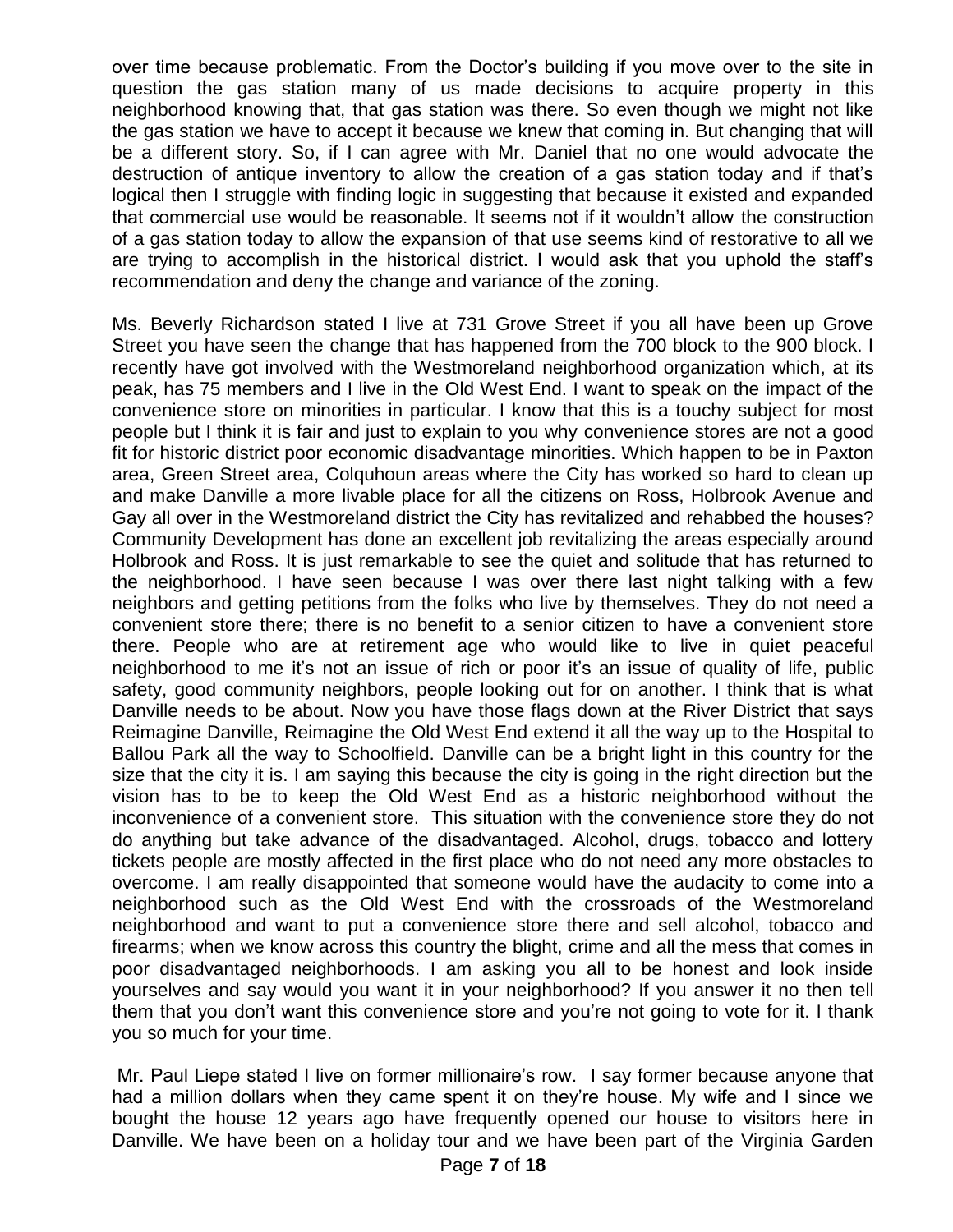week. We routinely invite people who are taking the historic society walking tour into our home. In fact, we have now in 12 years had all most fifteen hundred people through our home. I've answered hundreds and hundreds of questions about Danville and I will have to tell you I have never once been asked where the closest convenience store is? Thank you very much.

Mr. James Daniel stated we voluntarily ask Thursday night, we are more than happy to negotiate with the City and the residents that live in this area. We would love their business plan. We would love to know a better use for this property. This property has been for sale for ages and no one has come forward with a viable business plan to present to us. Lights we have never intended to my knowledge to leave the lights on 24 hours a day. I never heard that before. Loitering, these folks don't want people loitering in the parking lot or beside their store because people like that scare business away. We don't want that and it's not going be a problem-they will see to that. Robberies? Yes, robberies occur and I personally know that from my own personal life from 44 years ago but not having a business there doesn't chase crime away. It doesn't reduce crime in Danville. Crime is a problem that all of us have to work on and I think the city is doing an excellent job on that point. Since the Green Street station has opened with the Community Police Division. I think you have seen a drop in crime in that entire area and I submit that will continue. Gas spreads, we don't want a gas station there because gas spreads, there is a gas station there as well as tanks there. Denying this rezoning application is not going to pull the tanks out of the ground. Sounds in all due respect, that some folks don't want outsiders coming down Main Street; I respectfully submit to you that everybody should be welcome. Think how great it would be if people taking a walking tour and they could go to a delicatessen sit down and get a sandwich and a bottle of water. People visit the museum and walk over and get some chicken to take home at the end of the day. Mr. Barker raised an excellent point that is the beauty of Main Street going all the way up to West Main to the Ballou Park area stop and think what is there. He mentioned the YMCA you have a couple of those lots that are asphalt that the churches are using for parking, you have the urology clinic, you have that Doctor's building, you have the Wednesday Club, 1045 Main street which is also a Doctor's building, next to that was a doctor's office, Townes Funeral Home, the Hospital this is not a pristine perfect residential area. It has been changed over the years the dentist office there on Main Street as it becomes West Main Street. We are not asking for a drastic change. We are not asking to tear down some building to put a terrible use there. We are asking to be permitted to use a building that has been there. The building is not going to go away you can't replace the mansion that once stood there. We are asking for the right to use that building for a use meeting as many of the demands for the people In that area as possible, to provide eight to ten new jobs, to provide more tax revenue and to take a vacant building one that hasn't been used for several years and make it an attractive, appropriate place for people not only in the neighborhood, but people who come and go to places like the museum and take the walking tour to see what Danville once was.

Mr. Jones stated I have a question for Mr. Daniel as you know we make recommendations to city council and they make the final decision. Why did the applicant withdraw the request last year after we made our recommendation then they could have gone to city council and got the final decision?

- Mr. Daniel stated that was not these gentlemen.
- Mr. Gillie stated different applicant sir.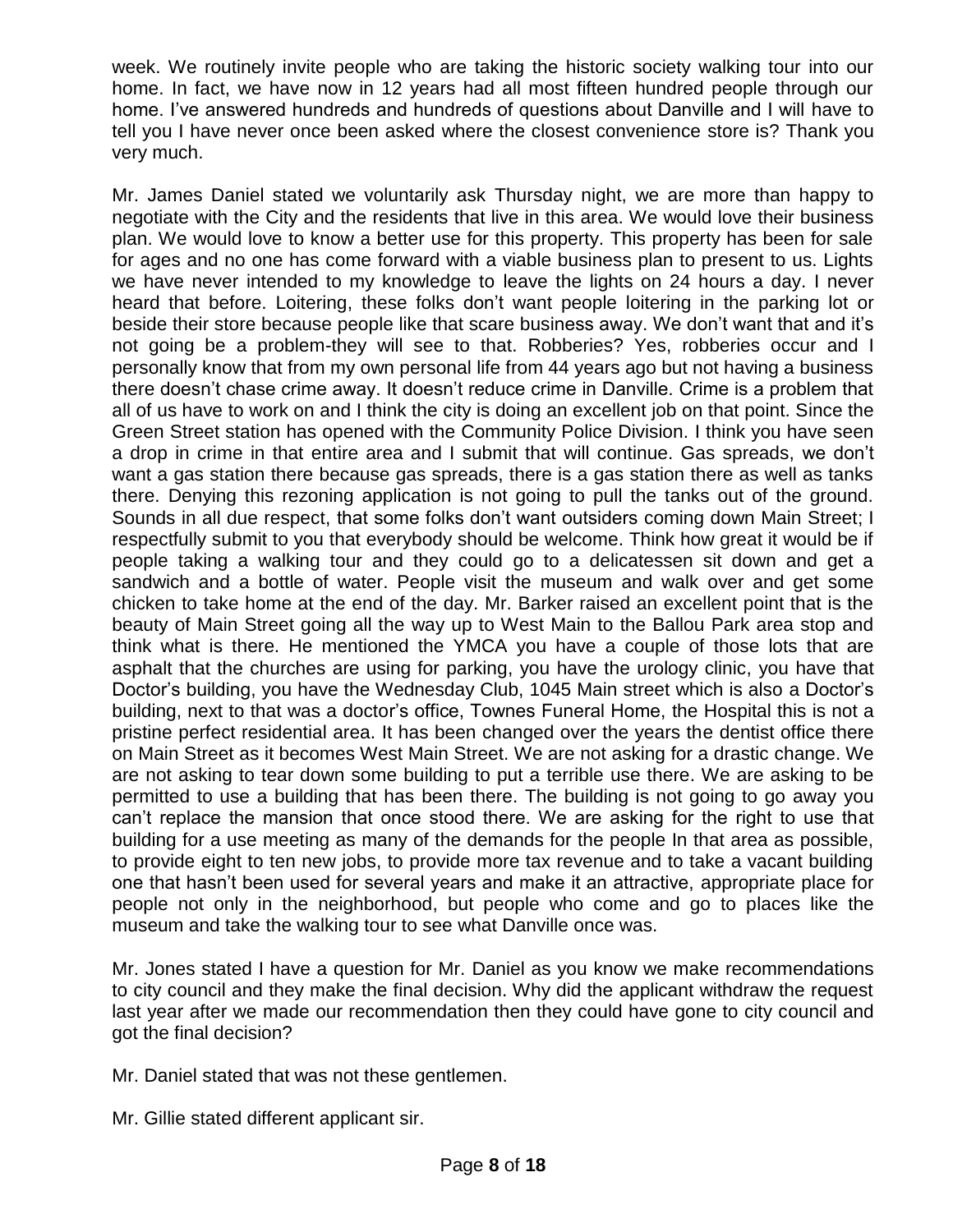Mr. Jones stated different applicants? Same property different applicant. Do you know why they withdrew?

Mr. Daniel stated no sir I was not involved in that. I don't even know who it was that did the applied.

Mr. Wilson stated a picture in our packet I can't totally read all the writing at the top. It says rendering photo type suggestions for Main and Holbrook and it's got total vision care. I'm curious about what this strip center thing has to do with this particular project.

Mr. Daniel stated I do not have any idea. I do not know what this is I'm sorry.

Mr. Wilson stated so let me ask another question how is this a sufficiently different application than the one with we dealt with about a year ago?

Mr. Daniel stated I apologize Mr. Wilson I don't know I wasn't involved in that and I don't know anything about it. I assume that one difference is that will not sell beer and it's going to be a cheap variety of wine.

Mr. Steve Wilson stated I'm from 918 Main Street I have some handouts for the commission and staff. I'm sorry I was delayed getting here so I missed the pitch that Mr. Daniel had given early about the convenience store. What I wanted to talk to you about is last year and this year both the staff recommended against spot zoning. As you know spot zoning in the State of Virginia is illegal and has been deemed so by the Supreme Court of Virginia. But in fact the point is it might not be illegal if it fits within the overall City plan. I would like to touch on a different view of this while based on the City's plan for revitalization of Danville. As you may know four or five years ago the City commission did a study from Alison Plat and Associates called the River District study. This has resulted in creating the River District downtown and it begun with rehabbing apartments there and etc. Now there has been sufficient revitalization of the downtown area and there have actually been four reports; one report by the River District one for the downtown and the Old West End, Alison Plat Associates, Hills Studio, as well as most recently City Council accepted the report we call the Bookie report from CZB Associates. It's a housing Analysis of Danville incorporating housing and other contributing quality of life issues to the city for development. That's the background for the map that I handed out. The map is actually on the city website. It's adopted from the Bookie housing report and their focus area for the next five years for revitalization of Danville. As you will see color coded as the River District, Downtown then going down Main Street all the way to Averett and West Main Street. This area along here is actually key to revitalization of the whole city; this is actually part of the city plan. Coincidentally, this article that just came out a month or so ago in Hampton Roads Norfolk City Council was asked to insert a convenience store in the middle of a multimillion dollar revitalization project in Hampton Roads. You can actually read about this at your leisure later. But In fact it has some parallels to this specific instance right here and particularly as I point out on this map. Here is a picture of the convenience store currently owned by the person asking permission to build the convenience store, of the epic center of the entire Danville Redevelopment. So I wanted to read you a sentence from this email I sent around to some individuals, residents and organizations which I could tell you about later along Main Street corridor from the River District to Averett. In fact, the residents and the city and developers have invested millions of dollars so far developing this corridor and as they learned in Hampton Roads. Having a convenience store at the gateway to the River District is a bad idea and, in fact, it's a terrible return on an investment. So this was my idea a few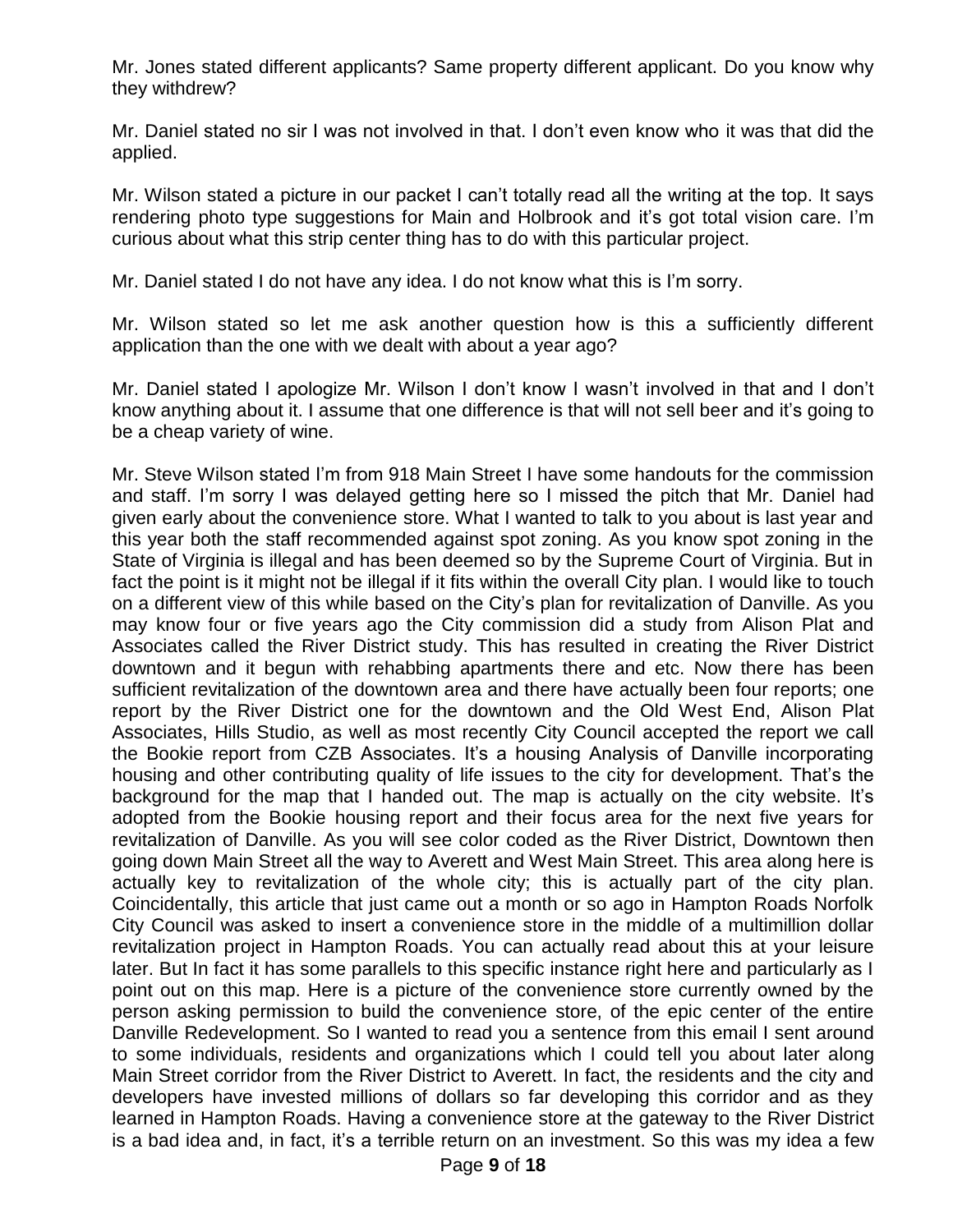days ago I contacted some individuals and a number of individuals outside Danville to get advice. I would just like to read you comments I got back from them. Alison Plat who actually wrote the River District plan and in fact two other plans for the city said, "To show up at this meeting and logic and being right is not always enough to win the day" that's from Alison Plat. So the most recent city plan which actually is a much more detailed vision for revitalization of Danville was written by Charles Bookie who has a company in DC about Danville and the treasure of the center of town up to Averett and the corridor of Danville. I sent him the same map and described the situation. He writes that site should be a secret protect at all cost site and redeveloped appropriate which is the exact opposite of what is being proposed. Besides that feedback I have also talked to the Chair and Vice Chair of Danville United, the ministers of the churches up and down Main Street they are all astonished at such an idea. So I'm hoping a number of residents have also contributing there input some thank you.

Dave Fillman I live at 137 Holbrook also within about 300 feet of the proposed convenience store. I have been there since 2004. I wouldn't have bought that house if I would have known it was going to be a convenience store there primarily because I have been through this before. I lived in a place called the Roosevelt Historic District in Phoenix, Arizona for 14 years and we restored a house there. Basely the same thing happen a convenience store opened up about the same distance away from my house there as what would happen here. The neighborhood that I lived in had gone from a bad neighborhood when we moved in there and they fixed up the house and it became a very nice area. I was able to see very distinct backward changes once the convenience store was there, primarily with people outside of the neighborhood. That were wondering through the neighborhood to get to the store and stopping sometimes to bum change off of people. There were more break-ins of cars parking along the street and more trash on the sidewalks in people's yards. It was more of a feeling that it wasn't safe to be out at night anymore. Because there were so many people walking through the streets because the convenience store was open until about 10 or 11. It took us about three years to get that convenience store to close and then a month or two to clean up and get it back to where it had been. So I have actually seen what happens when a convenience store opens up in a historical district. I would really hate to see that happen here to.

Dr. Alabanza part owner of the Doctor's building across the street from the involved area. Mr. Alabanza stated I do not have any paper to present but I just wanted to voice my opinion. I feel like it wolf here. But this is the question what is Main Street without a convenience store? It is just like asking what is Danville the last Capital of the Confederacy if it doesn't have a confederate flag? But that is another story it's just a comparison. We pride ourselves with a nice Downtown that has been rejuvenated. We have the Millionaire's row that we want people to come and see. But if you get tired and you get thirsty moving and walking around going up and down Main Street where would you get something to drink? What if you want to relax and you want to read the paper where can you get it? Would you go across the river and look for another place. If you are in Mexico and you go down Main Street that will probably be the only street you will see. If you don't see a store where will you go? Get out as fast as you can. It is very important that we have something around the area. Neighborhoods or neighbors don't know when they will have surprise visitors and they want some drinks or maybe some gas where would they go? If you have a store you can just go across the street. They say that stores are an attraction for those who are dangerous but if there was a convenience store there it would be better lighted and people walking by would feel safer. There would people around not just you walking and like right now when it is very dark you would be afraid to walk across over there. You have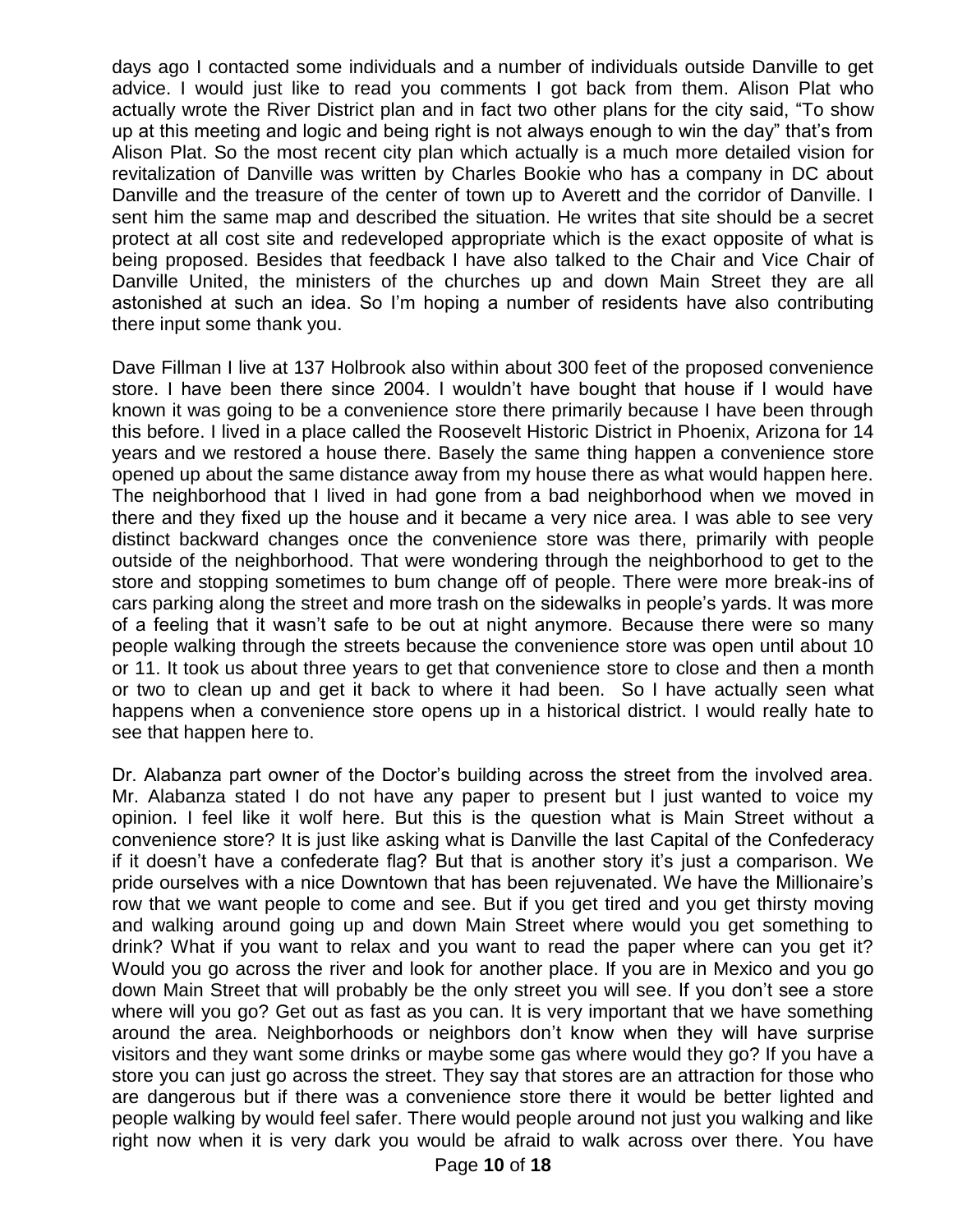people working in the stores and you would probably feel safer that way. Again, if you feel that these stores are attractions what are all the other stores doing around town or in the county? Are they also there attracting bad people? No they are for the people that live there. I feel that this store will do well for people visiting and for people right around the corner that need things right away. This is what we should think about.

Connie Atkins of 124 Broad Street stated I'm very terrible at speaking in front of people so I apologize if my voice gets a little bit shaky. But I don't know where this gentleman goes to see Main Street but I don't see any Main Streets with stores. We have a Bed and Breakfast at 124 Broad Street. Paul said he's had thirteen hundred people through his house, we have had probably double that we have been a very successful B&B for eight years. We actually have someone staying at our house now that grew up in Danville and left when she was 18 years old. She has a 90 year old Mother that she comes to visit. She was a little hesitant to stay on Broad Street because she knew what the contention on Broad Street was. She was very surprised she brought her family over to see our house she went downtown to the coffee shop. She didn't ask where to go for something to drink she wanted to know where you would to go have lunch or dinner down town she said it was great. So I just want to tell you that I come from an area that has many destar towns. One of the ones is Bourne town, New Jersey where Napoleon's brother came, moved and stayed there is not one convenience store in that Downtown area. I know that isn't quite the downtown area that we are talking about but there is not a convenience store that sells cigarettes, lottery tickets and where high end wine comes with cigarettes and lottery tickets is beyond me. When you have a passion for the architecture that we have come to know by fixing up these houses we love them. We did the restaurant Jakes on Main. We fixed that up and there's a passion there that when something is not cohesive with the area it gets the historians up in arms. Because we have worked so hard our blood and soul is in this and where the notation comes that we don't want someone coming into this area along Main Street is ludicrous. That's why we have had our house open for the historic tours, the Christmas tours, the garden tours and if Joyce Wilboure ever does the walking tours and we are there just come on in and look at the house that we have we are so lucky to have it. Thank you I hope that you say no to this because it's not a good thing if you are trying to rebuild an area like this.

Susan Wilson of 918 Main Street stated I would like to respond very briefly to what I heard here. I will start with the most recent part owner of the Doctor's building, he was actually speaking on our behalf as neighbors and I would like to refute some of what he said. I do walk in the neighborhood I live on Main Street and I have good friends on Holbrook as I pass by that corner regularly. I do not feel in the least bit unsafe having it as a vacant building right now. I would feel quite differently than if it were a convenience store. When it was a gas station we did use occasionally filling our car there. We did occasionally get a tire fixed or whatever and I was never disturbed by noise from that location. I would prefer that it was something other than a gas station. But to say that it is currently a gas station, therefore, should be expanded I think is really counterintuitive and counterproductive for the needs of the city and the needs of the residents. There are numerous places where someone can get a cup of coffee or a drink of some kind. There is modern pharmacy which has long hours and actually has a very good pharmacy in there. It also has snacks and whatever. There are also places to eat in the Hospital and as I understand there is a Starbucks in the hospital which would possibly be competition. We also heard about the II Georges Inn people can find many places downtown to eat now. There is the Coffee Emporium which I'm sure everyone here has had found plenty of good things. The thing we really want to avoid finding nearby or in fact would prefer finding no place for everyone's sake is lottery tickets, cigarettes sold by the individual cigarette and beer sold by the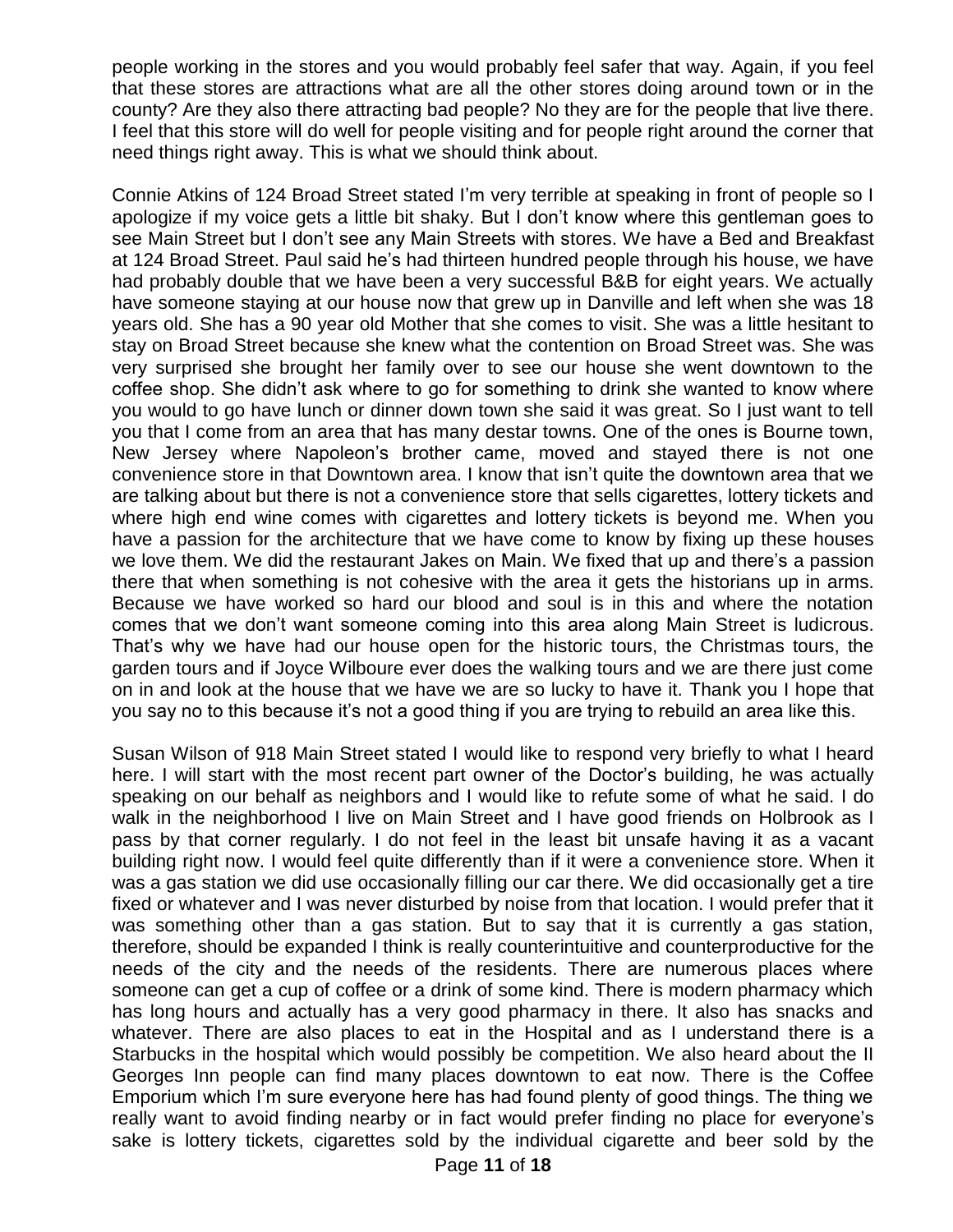individual bottle. Those are still things that are still being sold as I understand at five forks and that is a really bad crime area. Those of us in the neighborhood that have been here a numerous of years have been working really hard with each other and the Police to clean up this neighborhood. There is nothing that could be added in the way of convenience store that would be as a whole helpful to all of us. There is no way it would make any of us feel safer when infact it would be quite the opposite. But I did want to say something that I don't believe has been really touched upon enough about others in the neighborhood that do not what to see an convenience store there. One of the reasons all of these people are not here is because the way it works with getting the announcement of who needs to sign off on a variance effect. So one of the groups that was contacted was The Wednesday Club and because it's not there it's directly across the street from this former Exxon. It is not anything any of the members want to have that there; I am a member of the Wednesday club. The President apologized that she wasn't able to come here to speak. My husband did speak to many of the churches in the area including the First Baptist which is very close, First Presbyterian which is closer. He spoke to the Ministers both and we did not have time to speak to congregates. The New Union Church Minister is very much against this as well as the Holbrook Street Pastor. There is modern pharmacy which could be impacted by the business which I would like to see an small family owned long time establishment if someone wants to get a candy bar a soda pop or whatever I would prefer they go there which is not the other stuff that I would rather them not have. You can get bad cigarettes and whatever else is unhealthy but at least it's not as bad as convenience stores and it would be preserving the long time entity and has been a good family establishment and has been helpful to the people that frequent the hospital as well as those in the neighborhood. I would like to respond to one thing Mr. Daniel said and that was on Thursday Night that he also asked us as a group what would we suggest and we all at one time said we have suggestions we would like to work with him as well as the city. We would certainly like to see that area well developed and we have nothing against seeing the property sold. We just would like to have something positive going in there instead of something negative. So if we would have known we would have all come together more quickly to come up with suggestions had we been sought out. There is a historical society which has not been asked for assistance about this the first we knew about it was when these letters came out about zoning. The Historic society was not approached, the museum was not approached, the neighbors beyond that which was official that they needed to be approached we were not approached. We are more than happy and now that we have had two requests for an convenience store we realize we that we do have an obligation to come up with some ideas and to offer our help to come up with something that would be satisfactory. We do not want anyone to lose money because they have a property they can't sell. We don't want that at all but I do want to leave you with one thought and that is an overwhelming majority of people who have put in literally hundreds of thousands of dollars each and some many hundreds of thousands dollars into their homes very much a part of our entire assets. To have something like this so that one individual can sell a commercial lot to make a couple hundred thousand dollars, possibly when he is already made money over a number of years. Which would result in so many of us losing so much on each of our homes to benefit one seller and one owner at the detriment of all many of us in the historic district as well as all of Danville for what would happen with this very important corridor from The River District, Averett and The Hospital. Just does not make sense.

Cara Burton stated I live on Sutherlin Avenue close to the Convenience store and I'm also Executive Director of the Museum of Fine Arts and History. What I have today is a request that the Planning Commission work with the Old West End and the staff of the City to develop a plan for this area. What I'm observing as a new resident to the area is that the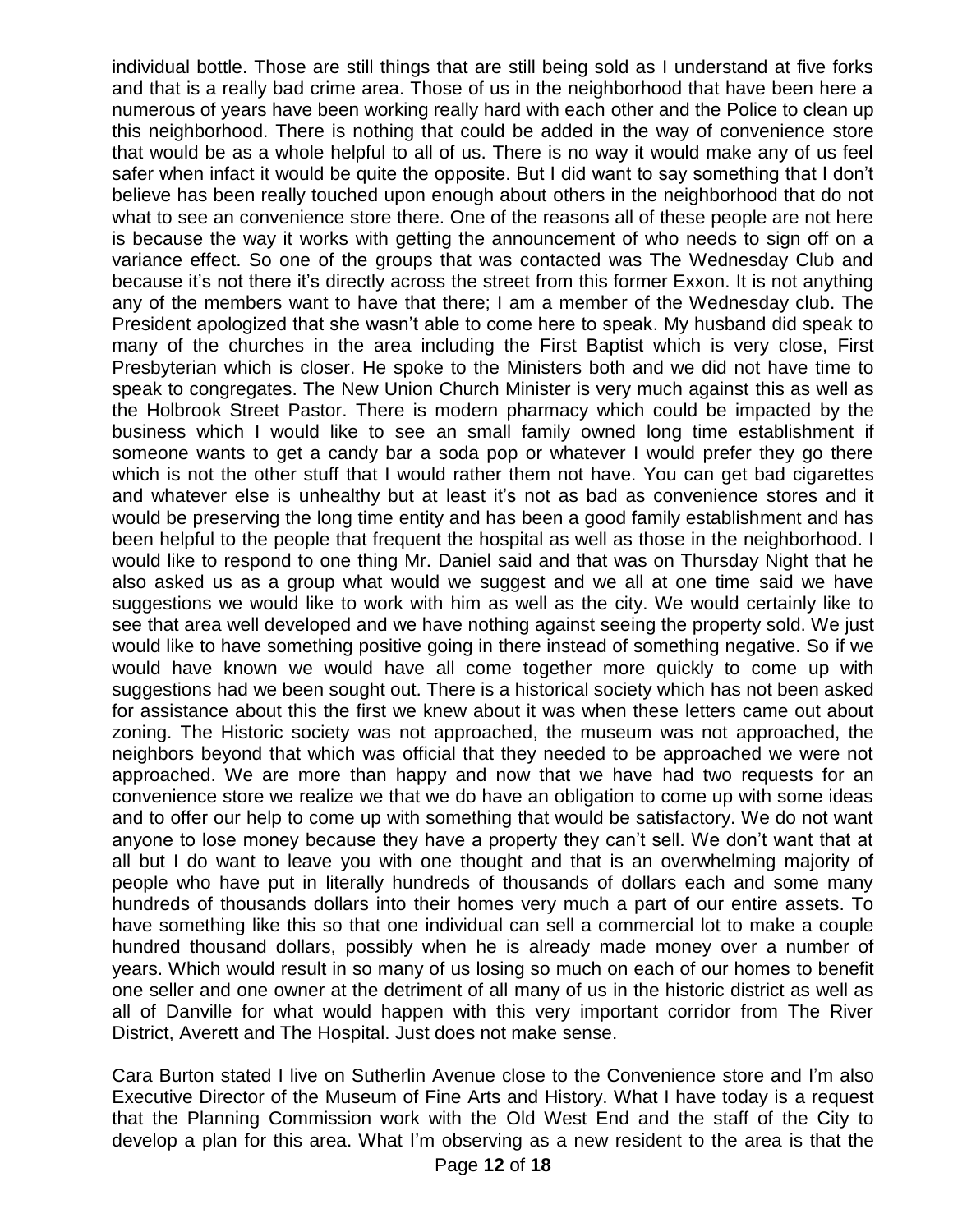decisions are being made piece meal. As planners that is not the best way to make decisions. Last month, the Community Development Office came to the Danville Museum and invited the area residents and we were presented with an update on the area by five departments Parks and Recreation, Community Development, Economic Development, Police Department and Utilities. So there was over 40 people that attended that. We also have to keep in mind the interest of the Hospital. I'm sure that they would like to have some in point in what goes into the area, as well as Averett and The Downtown Area. All of these should be working together and I request that a planning meeting I would offer the auditorium of the Danville Museum at a meeting space to collect public information so that we can do better decision making in the future.

Mr. Scearce closed the Public Hearing.

Mr. Garrison stated if we say no to this today a year from now will we be faced with the same problem?

Mr. Gillie stated It depends on what City Councils action will be.

Mr. Garrison stated right but this is something somebody said we were here last year and we are here again this year. We can't stop this from happening every year if someone comes to you with a request you have to bring it to us? I just wanted to make that point.

Mr. Wilson stated on the list of properties related to this there were things that said not seeking and ones that are left open for use. Is it my understanding if we were to approve the request seeking a Special Use Permit that we are also agreeing that the property can be used for driving facility, fast food restaurants, public and private schools and colleges, public utilities, restaurants, places of worship, convenience store without gasoline, public uses which seems vague to me and retail sales that don't include automotive, boats, recreation facilities, mobile homes is that correct? In other words if we were to say yes to this we would also be opening up future use for those items?

Mr. Gillie stated no not exactly. If you will notice on page 12 of 68 seeking a Special Use Permit the following uses are still the same as what's under the zoning code. You have certain rights by the Special Use Permit. So for the ones that would be under the N-C district by Special Use Permit that would still need to come back by Special Use. They can't throw a proffer in your approval and wave that portion uses that would be by right. They could by right if it is approved do anything that is listed on this list that would require Special Use Permit in the future and they would still need to come back for a Special Use Permit.

Mr. Wilson stated so why aren't we just saying specific uses for this type of building?

Mr. Gillie stated the applicant generated this list of what they were asking for under the N-C district. They removed certain things and kept other things same as any other proffer. Now under that N-C district if it was permitted by Special Use under N-C this can't exempt them from coming back for Special Use. They would have whatever is by right that they are seeking that list that is permitted than they could do it any others would still have to come back.

Mr. Wilson stated illegal spot zoning may occur when this zoning is not consistent with the land use plan for the area and solely benefits the property owner and not the general public. Is there a difference between spot zoning and illegal spot zoning?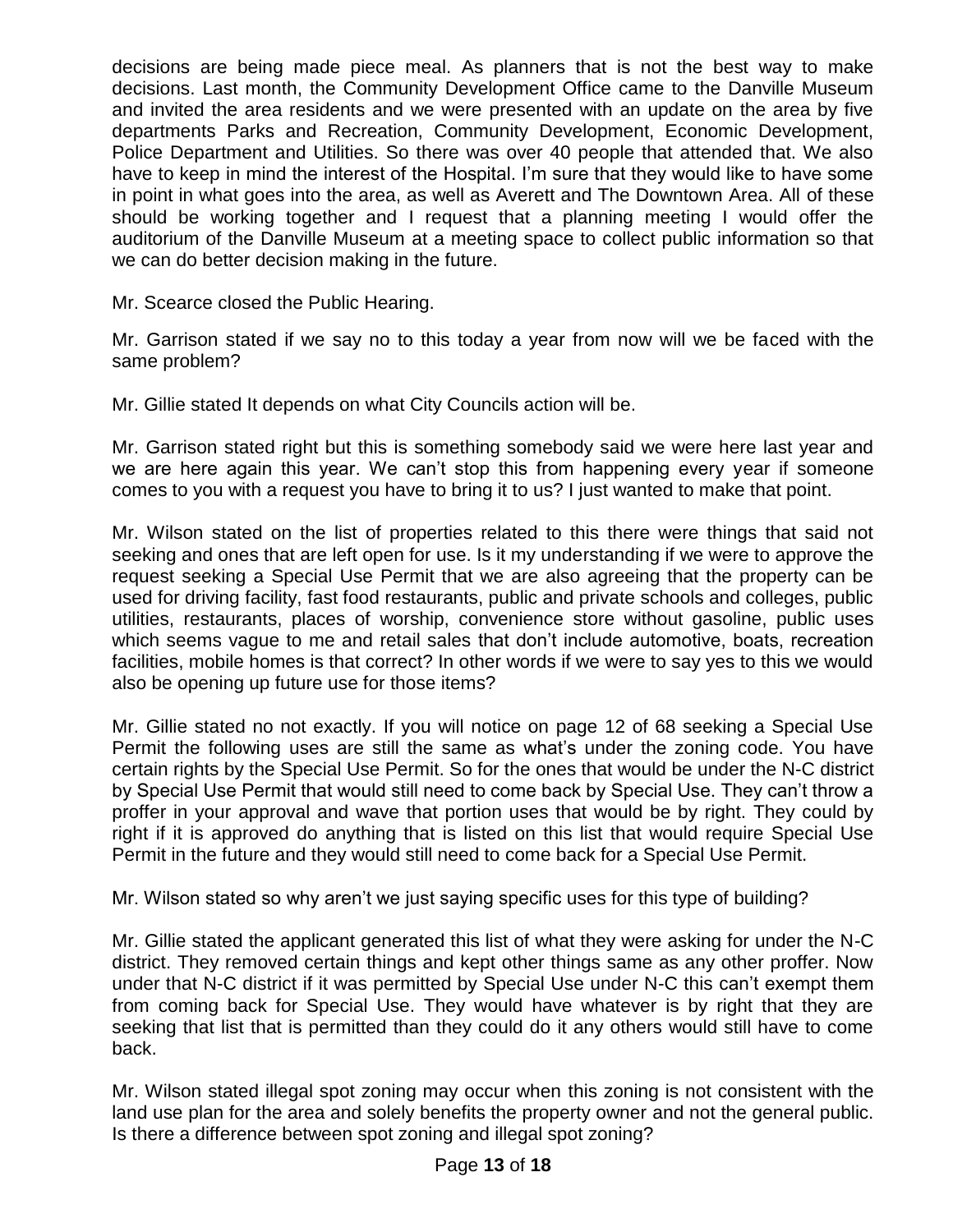Mr. Whitfield stated yes there is a difference between spot zoning and illegal spot zoning. All illegal spot zoning is spot zoning. So spot zoning at certain times is okay as the Virginia Supreme Court created that definition that you just read as a test for whether is illegal spot zoning or not. Illegal spot zoning is considered to be an arbitrary decision by the legislative body but there might be certain circumstances where spot zoning is okay where it does benefit the entire community. Just because a spot zoning situation benefits the land owners doesn't mean that it benefits the entire community.

Mr. Wilson stated what if we determine that this doesn't benefit the whole community and therefore how would that be seen through the spot zoning?

Mr. Whitfield stated if you determine that it is not a benefit to the entire community you all have the right to make that decision. Ultimately, Council makes that decision. Then you would address it in whatever way whether you vote in favor to recommend or not recommend. You speak your recommendation to Council. Your recommendation wouldn't necessarily say we are denying it because or that we are approving it because you just speak through either we recommend approval or deny approval.

Mr. Gillie stated if I may add a little further. If you will notice in our staff report we put that we didn't feel that this was illegal spot zoning because this is a fairly debatable situation. We have had this case come before us once before we have it come here now staff is not recommending changing the zoning because we don't feel that the transactional office is inappropriate for that site. But if you as Planning Commission do that's what we feel is not illegal spot zoning because we have had substantial debate. We have had neighbors we had meetings so in that case staffs opinion is that it's not illegal but were not recommending changing it.

Mr. Scearce stated it appears that the ones that could benefit from it don't want to benefit from it.

Mr. Bolton stated clarity then under the TO-C he can't apply for a Special Use Permit for the convenience market the zoning has to be changed to in essence apply for a Special Use?

Mr. Gillie stated correct the zoning would have to be changed to ask for a convenience store and a TO-C. But they're a number of uses that are permitted in a TO-C district that staff believes this building could be adapted and reused for. We just haven't had that presented to us. So that's why we are not in favor of changing it because we believe there are options under the TO-C that this building could be used for.

Mrs. Evans stated how long does the property have to be vacant before it loses it grandfathered status?

Mr. Gillie stated it has to be vacant for over two years.

Mrs. Evans stated how long has this property been vacant?

Mr. Gillie stated approximately 16 months off of the top of my head and please I don't have the numbers in front of me. I would have to go back to the state to see when they actually turned in their closure of the gas station and when the business licenses closed. I'm going off the top of my head on those figures.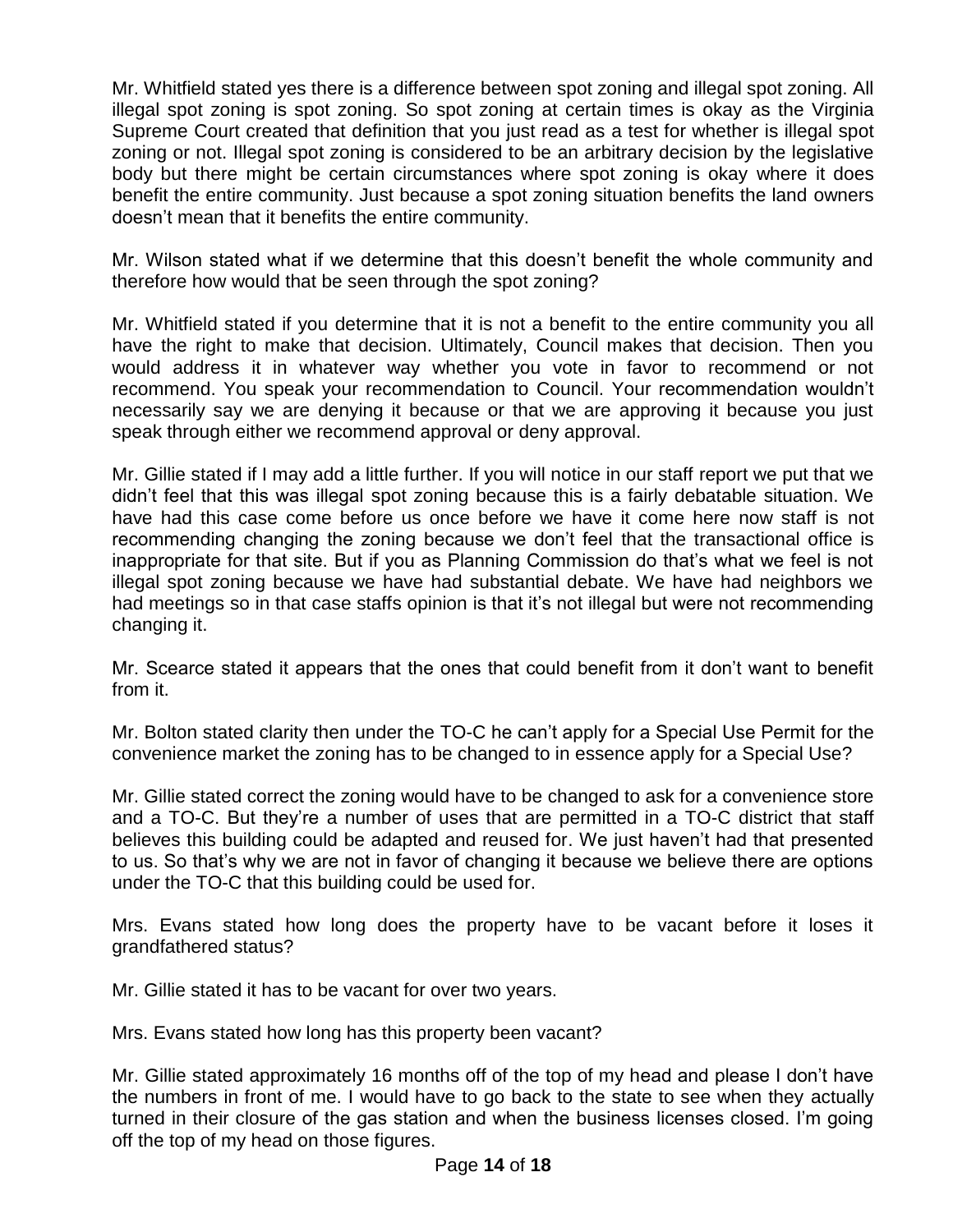Mrs. Evans stated so it could have been 25 months?

Mr. Gillie I don't believe so I don't. We have had various business licenses we have had short term people that have gone in and out folks went in for little bits of time. I would have to do much more research to make that determination.

Mrs. Evans stated what does the staff believe is a viable use for this property?

Mr. Gillie stated it could be used as a multitude of things under TO-C. It could be converted into a small office, insurance agency, a small neighborhood hair salon; there are all kinds of different uses under the TO-C. Someone mentioned possibly a small coffee shop that is one of the uses permitted by Special Use in the TO-C. There are we feel other uses for this historic building other than a convenience store that's why we are not recommending changing the zoning.

Mr. Jones stated if the two years runs out and it hasn't been used then what?

Mr. Gillie stated they look under the TO-C district at the uses that could go in there and apply for something by right in the TO-C or by Special Use Permit under the TO-C.

Mr. Bolton stated but the TO-C wouldn't change after the two year period?

Mr. Gillie stated correct.

Mr. Bolton stated not revert back to some other zoning.

Mr. Gillie stated correct it is zoned TO-C now it will stay TO-C.

Mr. Scearce stated everything in the area is TO-C.

Mr. Bolton stated I think a lot of the things that one of the speakers mentioned as possibilities probably would fit into that.

Mr. Gillie stated there are 17 uses by right and another 23 by Special Use Permit under the TO-C district.

Mrs. Evans stated so if someone wanted to open a coffee shop is that by right? They would have to come before us?

Mr. Gillie stated they would have to come through us for a Special Use Permit under the TO-C. Restaurants are permitted under the TO-C item 15 under items permitted by Special use permit. Offices are permitted in the TO-C district, Child support facilities, daycares, funeral homes, personal service establishment; pharmacies there are a number of uses under the TO-C.

Mrs. Evans stated all by Special Use?

Mr. Gillie stated no the pharmacy is by right. Nursing home, doctor's office, office of general profession, the personal service establishments are all permitted by right. If someone wanted to convert it into a beauty salon or a barber shop or something like that that would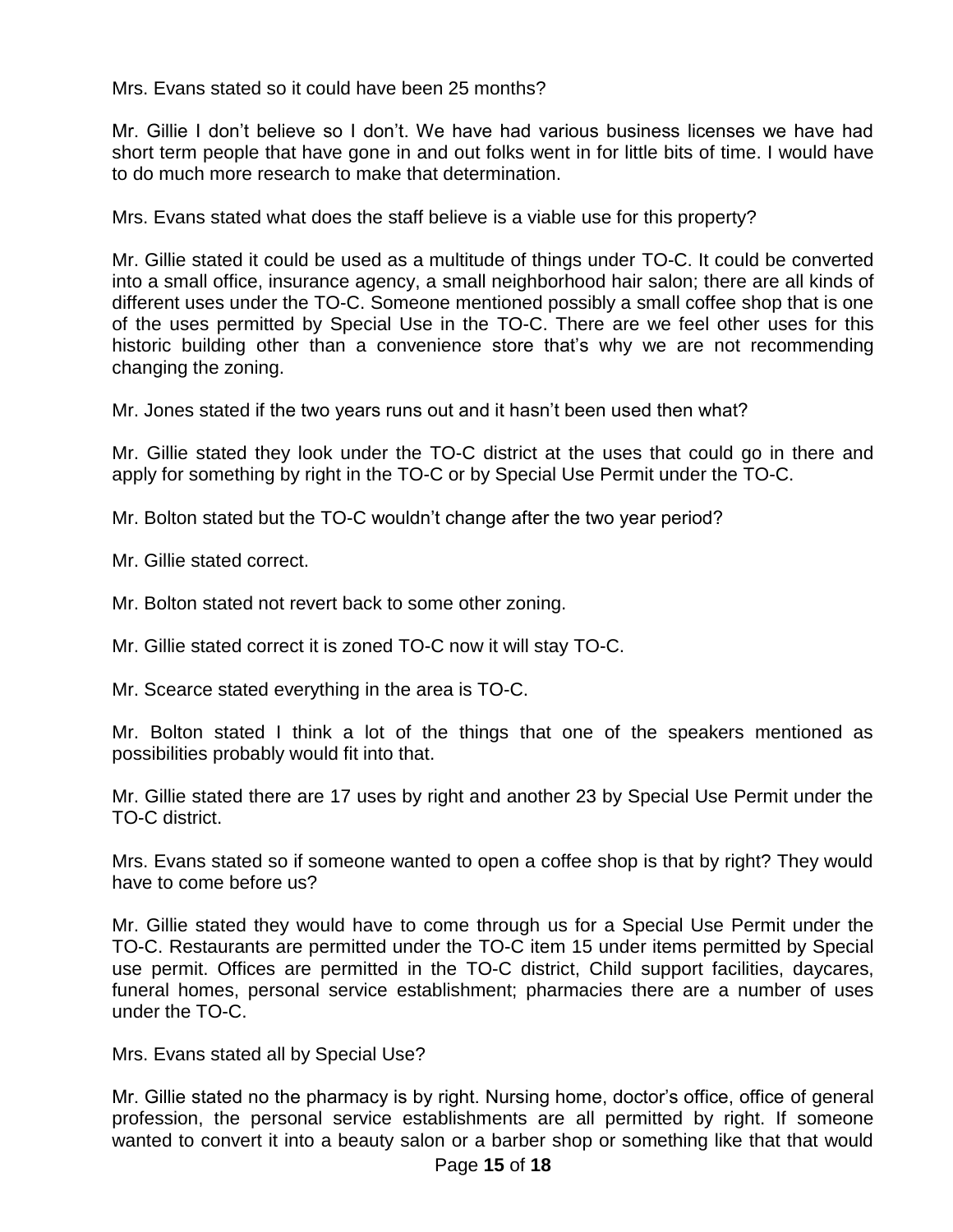be permitted by right. If they wanted to use it for an insurance office, doctor's office or small dental office these are permitted by right.

Mr. Bolton stated if they didn't conform to use as the gas station could they continue selling gas and have a coffee shop in the building?

Mr. Gillie stated they could continue selling gas and then they could apply for the Special Use permit for the coffee shop thing.

Mr. Bolton stated under the TO-C?

Mr. Gillie stated under the TO-C.

Mr. Jones stated is there a problem with parking if it was a convenience store or a coffee shop? How many spots do you have there?

Mr. Gillie stated no we don't feel there is a problem with parking. For a couple of reason one, there is substantial space outside that they could strip off and create parking. Also being in the historic overlay district the Commission of Architectural Review has the ability to grant a waiver to some of our parking requirements. So they could adjust the numbers based on the needs for the facility. Our opinion no there wouldn't be a parking issue.

**Mr. Bolton made a motion to Deny Special Use Permit Application PLRSUP20150000292 as submitted. Mr. Jones seconded the motion. The motion was approved by a 7-0 vote.**

- *4. Rezoning Application PLRZ20150000294, filed by Piedmont Place I, LLC requesting to rezone from OT-R, Old Town Residential to HR-C Highway Retail Commercial, parcel ID # 56127, otherwise known as Grid 0716, Block 012, Parcel 00004, of the City of Danville, Virginia Zoning District Map. The applicant is proposing to rezone to allow for a consolidation with an adjacent parcel with the same zoning classification.*
- *5. Special Use Permit Application PLSUP20150000295, filed by Piedmont Place I, LLC, requesting a Special Use Permit for a waiver for increase in building height in accordance with Article 3M, Section C, Item 20 of the Code of the City of Danville, Virginia 1986, as amended at parcel id #56127 and a portion of 57221, otherwise known as Grid 0716, Block 012, Parcel 000004 and Grid 0716 Block 012 Parcel 000020, respectively, of the City of Danville, Virginia Zoning District Map. The applicant is proposing construction at 56' where 50' is the maximum allowed.*

Ms. Levi read the staff report. Thirty-one notices were sent to surrounding property owners within 300 feet of the subject property.

Present of behalf of this request is Mark Johnson representing Piedmont Place.

Mr. Johnson stated I do have a hand out I would like to share with you if I may. The rezoning portion of this request has to do with a parcel that was purchased after the Piedmont Place Development was put together and started being developed. It was not zoned properly in order to consolidate into the development so that's why we are here now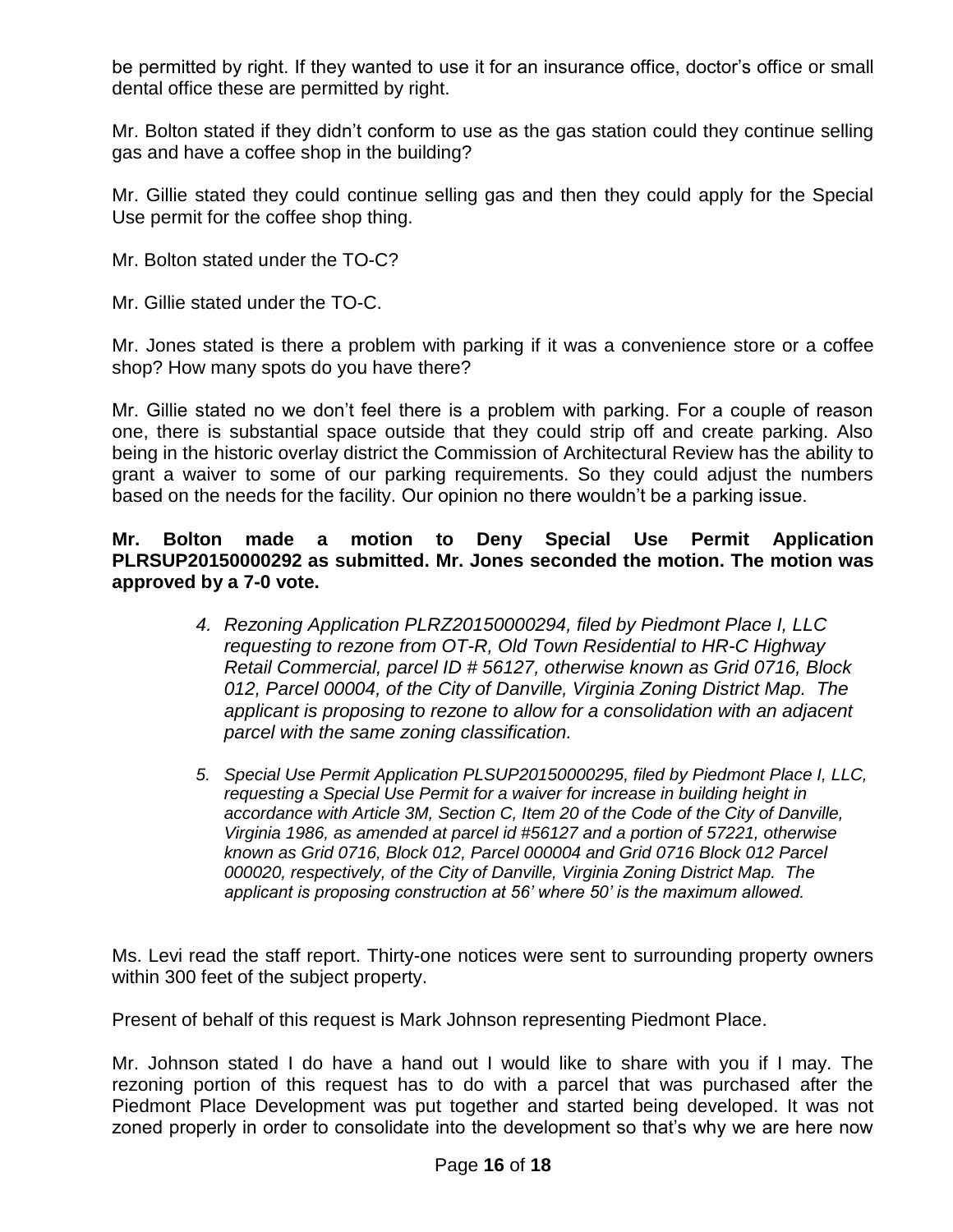to clean up some of those and that particular property will be consolidated part of the property we are looking at for the height request. The hotel if you can look at the handout it kind of shows the lot configuration which is kind of small and it has a lot of utilities though it that causes us as the developers to look at reduced the foot print and raising it a story so that's why we are here. The total height allowed is 50 feet as you see on the elevations I think its 55.2 inches and that's through an architectural tower. The only other thing we could put there is a probably a convenience store. If there are any other questions I would be glad to answer them for you if I can.

Mr. Wilson stated will this will be a second entity in Danville?

Mr. Johnson stated what I understand the existing will change place.

Mr. Bolton stated will it face Piedmont Place?

Mr. Johnson stated yes it will face Piedmont Drive. The way these hotels are constructed if you look at the elevations all of them look like a front entrance.

Mr. Scearce closed the Public Hearing.

Mrs. Evans the extra six feet is there anything in the area greater than 50 feet?

Mr. Gillie stated no there isn't anything in the area greater than 50.

Mr. Wilson stated how tall is that sign at the mall?

Mr. Gillie stated 35. The way we define height is the vertical distance to the highest point of the roof. For flat roofs because of the architectural feature that's how we have to do the height. The actual structure itself is less than but because of what our definition is that's where the couple feet are. The building its self will comply it's that feature that kind of throws it off. No we don't have anything else in that area that is that tall the Sam's Club is right around 35 or 40. Toyota is well lower than that.

Mr. Scearce stated of course all of those are on a higher elevation too.

Mr. Gillie stated the new Centra Medical Center that is going in will be right around 45 close to 50 buts it because of the grade and the slope. It's not going to be noticeable.

## **Mr. Jones made a motion to Approve PLRZUP20150000294 as submitted. Mr. Dodson seconded the motion. The motion was approved by a 7-0 vote.**

**Mr. Garrison made a motion to Approve PLSUP20150000295 as submitted. Mr. Jones seconded the motion. The motion was approved by a 7-0 vote.**

# **II. ITEMS NOT FOR PUBLIC HEARING**

*6. Request for a waiver for paved surfaces at 202 Stinson Dr in accordance with Article 8, Section B, Item 6.b. of the Code of the City of Danville, Virginia 1986, as amended. The applicant is proposing to expand the existing gravel access road in place of a paved road.*